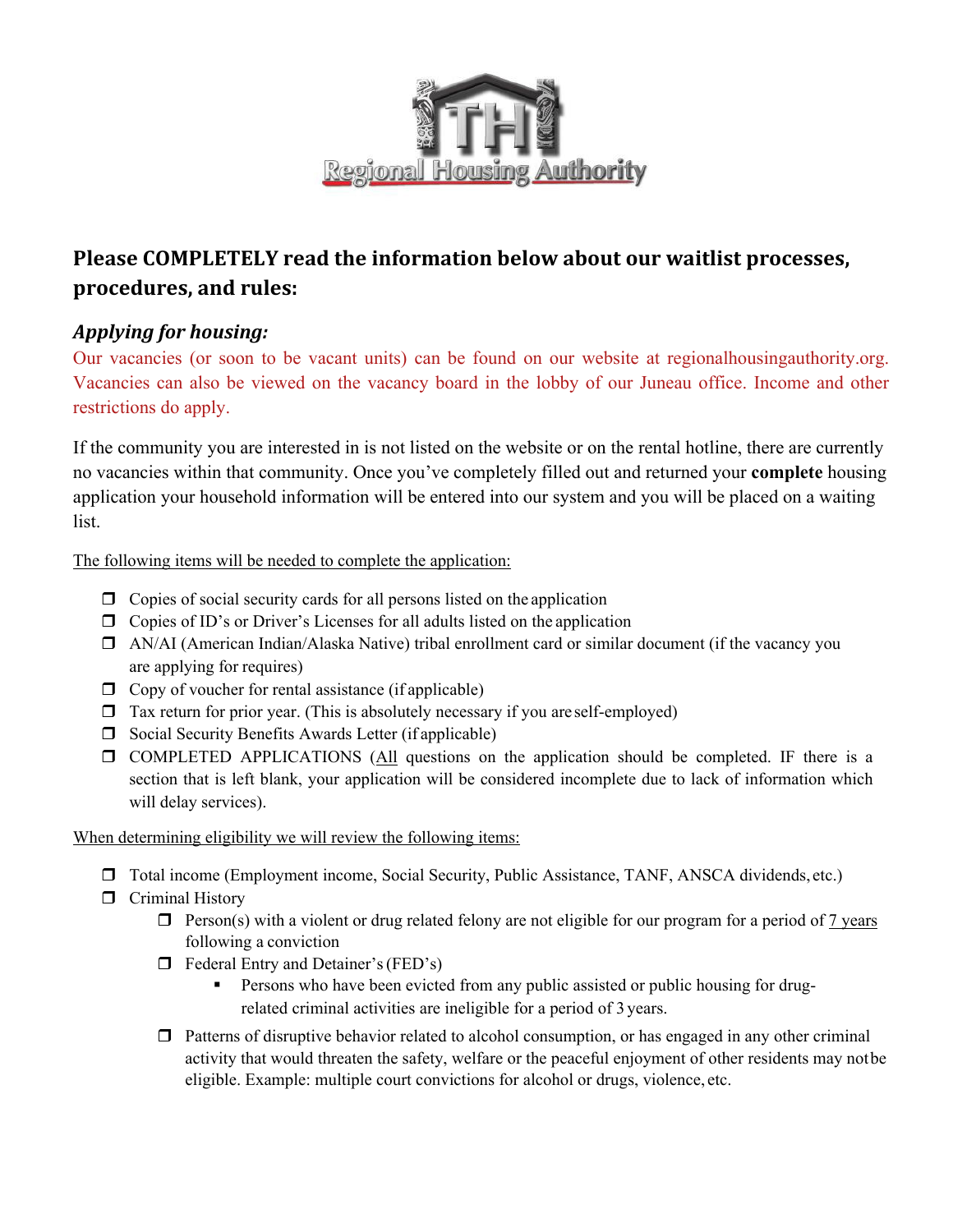- $\Box$  Mandatory exclusions: THRHA has a no tolerance policy and shall deny admission indefinitely to:
	- Any applicant or member of his/her household that has been convicted of methamphetamine production
	- Any person or member of his/her household who is currently registered, has previously been registered or is pending registration as a sex offender on the State of Alaska Sexual Offender list, or for any other state
	- Any applicant or member of his/her household currently engaged in the illegal use of drugs
- $\Box$  Previous landlord reference(s)

### *Placement on our Waitlist:*

Once you've completely filled out your Housing application, your household will be placed on our waiting list based on household size and PREFERENCE POINTS.

- $\Box$  Household Size: Based on our rules and regulations, households must occupy all bedrooms within the household (Example: A person with 1-2 people on their application would not qualify for a 3 bedroom unit UNTIL all applicants that do qualify for a 3 bedroom unit are deemed ineligible for the household).
	- $\Box$  Married couples, partners, etc. qualify for 1 bedroom unless appropriate circumstances require that
		- partners sleep in different bedrooms.
	- $\Box$  Children of different sexes can require separate bedrooms
	- $\Box$  Children of certain ages can require separate bedrooms
	- $\Box$  Live in care providers can require separate bedrooms
- $\Box$  Bedroom sizes of units:

**Preference Points:** Your household will be placed on our waitlist based on the preference points AND if the appropriate documentation is provided. The preference points listed below require documentation:

### *Please check all that apply:*

- *Homeless*: A "Homeless Family" includes any individual or Family which lacks a fixed, regular, and adequate nighttime residence that is:
	- a) A supervised publicly/privately operated shelter designed to provide temporary living accommodation (including welfare hotels, congregate shelters and transitional housing); or
	- b) A public/ private place not designed for or ordinarily used for sleeping by humans
	- APPROPRIATE DOCUMENTATION (A state/government agency, homeless/other shelters, social workers, etc providing letters attesting to the current housing situation).
- *Substandard Housing*: A unit is considered sub-standard when it meets one of the following conditions:
	- a) *Is dilapidated to the point that is does not provide safe and adequate shelter, and endangers the health, safety or wellbeing of a Family*;
	- b) *Does not have operable indoor plumbing*;
	- c) *Does not have a useable flush toilet in the unit for the exclusive use of the household*;
	- d) *Does not have electricity or has inadequate or unsafe electrical service*;
	- e) *Does not have a safe or adequate source of heat*;
	- f) *Does not have a kitchen (Does not include Single Room Occupancy SRO)*; and/or
	- g) *Has been declared unfit for habitation by an agency or unit of the government*.
		- APPROPRIATE DOCUMENTATION (A state/government agency, home inspector, social workers, etc. providing letters attesting to the current housing situation).
- *Displacement* due to domestic violence, natural disaster or family reunification.
	- 1. *Victim of domestic violence*: Means actual threatened physical violence directed against one or more members of the applicant's family by a spouse or another member of the applicant's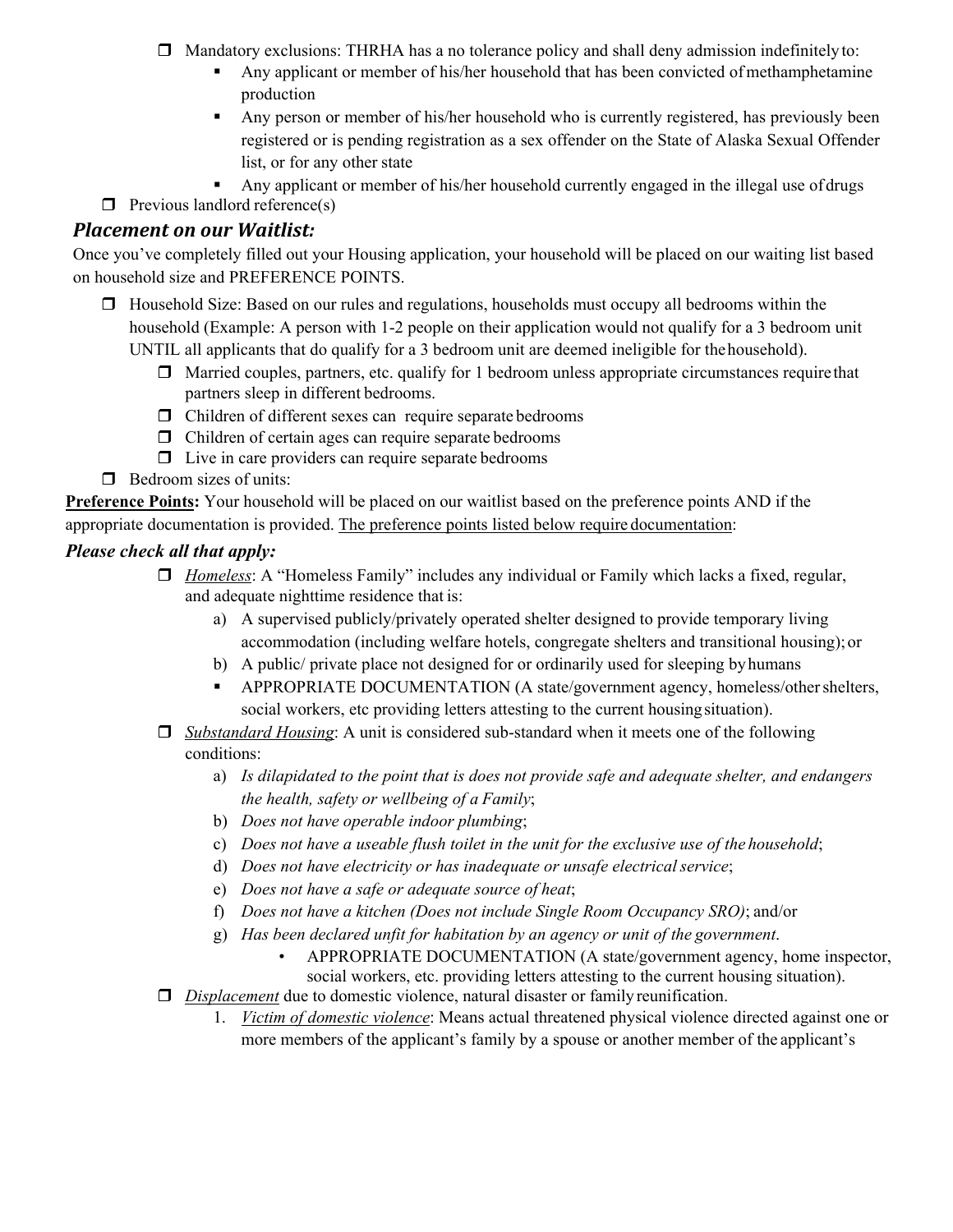household. The violence must have occurred in the last 6 years or is of a continuing nature. A victim displaced from their household as a result of the violence qualifies for a "displacement" preference point as opposed to "substandard/homelessness".

- 2. *Natural Disaster*: These are persons whose homes become uninhabitable because of natural disaster such as earthquake, fire, or flood.
- 3. *Family reunification*: A family may qualify for this preference if the family needs housing so they can get their children out of foster care of keep children out of foster care.
- APPROPRIATE DOCUMENTATION (Is evidenced by a statement by a physician, and/or public facility that provides shelter to victims of natural disaster or counseling to victims of domestic violence; or a letter from the Division of Family and Youth Services supporting the need for housing to achieve Family reunification).
- *Tribal Member*: Any one member of the household is a member of a federally recognized trib.
	- APPROPRIATE DOCUMENTATION: Acceptable proof that either the applicant or a member of the household is a member of a recognized tribe or has tribal enrollment.
- □ *Rent Burden* plus basic utility expense (electricity, heating fuel, water, sewer and garbage service) is greater than 50% of gross monthly income and excluding those applicants receiving rental subsidy.
	- APPROPRIATE DOCUMENTATION (Is evidenced by proof of income/6 months paystubs and the most recent 6 months' rent and utility receipts (or average) indicating expense is over 50% of Gross income and is being paid by the Tenant and is without other rental subsidy.
- *Terminally Ill:* The applicant or a member has an incurable, terminal illness.
	- APPROPRIATE DOCUMENTATION (Is evidenced by a letter from an attending physician indicating that life expectancy is 3 years or less along with evidence that the terminal nature of the illness meets the criteria for disability as defined in Section 223 of the Social Security Act).
- *U.S Veterans*: As defined in Alaska Statues 18.55.330, a veteran is a person who:
	- Was honorable discharged from the military of the United States; and
	- Was in the military of the United States for at least 90 days; or whose service was less than 90 days because of injury or disability in the line of duty, and/or
		- Is a spouse, widow, widower of a person described above
	- APPROPRIATE DOCUMENTATION (Is evidenced by a letter from the Armed Services or Veterans Administration, or proper discharge papers ex: DD214).
- *Disability:* The applicant or a member of the family is disabled:
	- APPROPRIATE DOCUMENTATION (Is evidenced by a physician's certification of medical condition and a prognosis. Verifications by a clinic, welfare agency, social security administration, rehabilitation agency, and other similar sources may also be accepted.)
- $\Box$  Other Preference Points that do not require documentation: Living in the community; working, or elderly.

#### *Once you're on our Waitlist:*

Once you've been placed on our waitlist, we ask that you update your application if there are any changes in household composition, address, contact information, income, or housing situation. It is very important to have current information in our system so that we can better serve your households' need.

#### **Please remember to keep our office up to date with any changes to your mailing address, telephone number, or email address.**

*Thank you for your interest in our program! If you have any questions or concerns, please do not hesitate to contact our office at 907-780-3119, fax: 866-684-5856* 

**Mail to: 5446 Jenkins Drive, Juneau, AK 99801 E-mail to: housing@thrha.org Fax to: (888) 668-2547 Updated 03/10/2022**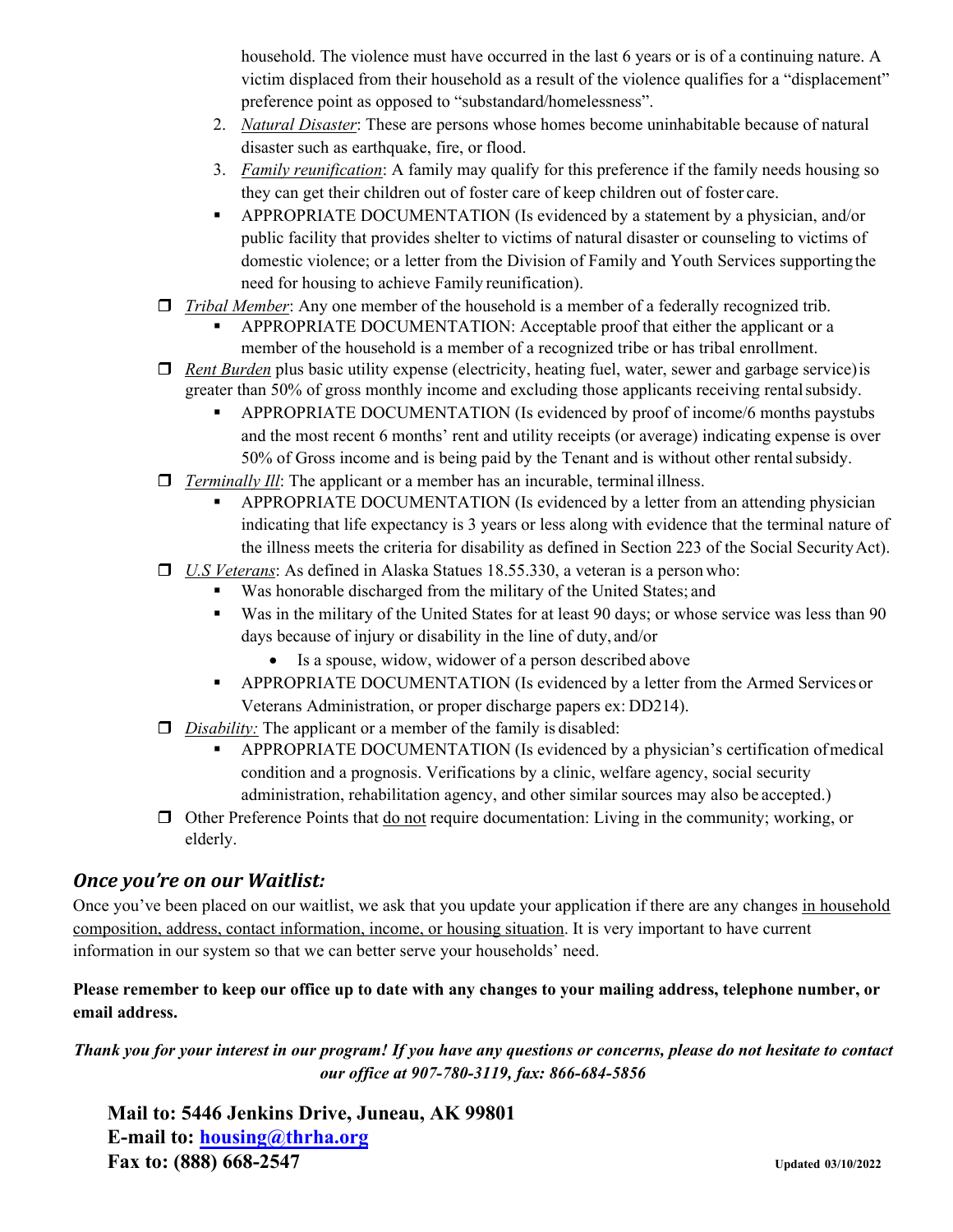

# **Applicant Questionnaire**

List all household members that are applying to live in this apartment with you.

### **Household Information**

|               | Name<br>(first, middle initial, last) | <b>Relationship to</b><br><b>Head of Household</b> | M/F                                                                                                                                                                                                                                  | Date of Birth | <b>Social Security Number</b> | <b>Full-time</b><br>Student?<br>Yes/No                                                                                     |  |
|---------------|---------------------------------------|----------------------------------------------------|--------------------------------------------------------------------------------------------------------------------------------------------------------------------------------------------------------------------------------------|---------------|-------------------------------|----------------------------------------------------------------------------------------------------------------------------|--|
|               |                                       |                                                    |                                                                                                                                                                                                                                      |               |                               |                                                                                                                            |  |
|               |                                       |                                                    |                                                                                                                                                                                                                                      |               |                               |                                                                                                                            |  |
|               |                                       |                                                    |                                                                                                                                                                                                                                      |               |                               |                                                                                                                            |  |
|               |                                       |                                                    |                                                                                                                                                                                                                                      |               |                               |                                                                                                                            |  |
|               |                                       |                                                    |                                                                                                                                                                                                                                      |               |                               |                                                                                                                            |  |
|               |                                       |                                                    |                                                                                                                                                                                                                                      |               |                               |                                                                                                                            |  |
|               |                                       |                                                    |                                                                                                                                                                                                                                      |               |                               |                                                                                                                            |  |
|               |                                       |                                                    |                                                                                                                                                                                                                                      |               |                               |                                                                                                                            |  |
|               |                                       |                                                    | Mailing Address: <u>New York: William School and School and School and School and School and School and School and School and School and School and School and School and School and School and School and School and School and</u> |               |                               |                                                                                                                            |  |
|               |                                       |                                                    |                                                                                                                                                                                                                                      |               |                               |                                                                                                                            |  |
| <b>Phone:</b> |                                       |                                                    |                                                                                                                                                                                                                                      |               |                               |                                                                                                                            |  |
| <b>YES</b>    | $\underline{\mathrm{NO}}$             |                                                    |                                                                                                                                                                                                                                      |               |                               |                                                                                                                            |  |
|               |                                       | 1.                                                 | Do you expect any additions to the household within the next twelve months?                                                                                                                                                          |               |                               |                                                                                                                            |  |
| $\mathbf O$   | $\mathbf{O}$                          | Name &                                             |                                                                                                                                                                                                                                      |               |                               |                                                                                                                            |  |
|               |                                       | Relationship:                                      |                                                                                                                                                                                                                                      |               |                               |                                                                                                                            |  |
|               |                                       | Explanation:                                       |                                                                                                                                                                                                                                      |               |                               |                                                                                                                            |  |
|               |                                       |                                                    |                                                                                                                                                                                                                                      |               |                               |                                                                                                                            |  |
| $\mathbf O$   | $\Omega$                              | 2.                                                 | Is there anyone living with you now who won't be living with you at this property?                                                                                                                                                   |               |                               |                                                                                                                            |  |
|               |                                       | Name &                                             |                                                                                                                                                                                                                                      |               |                               |                                                                                                                            |  |
|               |                                       | Relationship:                                      |                                                                                                                                                                                                                                      |               |                               |                                                                                                                            |  |
|               |                                       | Explanation:                                       |                                                                                                                                                                                                                                      |               |                               |                                                                                                                            |  |
| $\mathbf O$   | $\mathbf O$                           |                                                    |                                                                                                                                                                                                                                      |               |                               | 3. Do you have full custody of your child(ren)? (If no, obtain proof of amount of time child{ren} will be living in unit.) |  |
|               |                                       | Explanation:                                       |                                                                                                                                                                                                                                      |               |                               |                                                                                                                            |  |
| ${\cal O}$    | $\mathbf{O}$                          | 4.                                                 | (For example, a spouse away in the military.)                                                                                                                                                                                        |               |                               | Are there any absent household members who under normal conditions would live with you?                                    |  |
|               |                                       | Explanation:                                       |                                                                                                                                                                                                                                      |               |                               |                                                                                                                            |  |
| $\mathbf{O}$  | $\mathbf O$                           | 5.                                                 |                                                                                                                                                                                                                                      |               |                               | Does your household have or anticipate having any pets other than those used as service animals?                           |  |
| $\mathbf{O}$  | $\mathbf O$                           | 6.                                                 | Does anyone in your household smoke?                                                                                                                                                                                                 |               |                               |                                                                                                                            |  |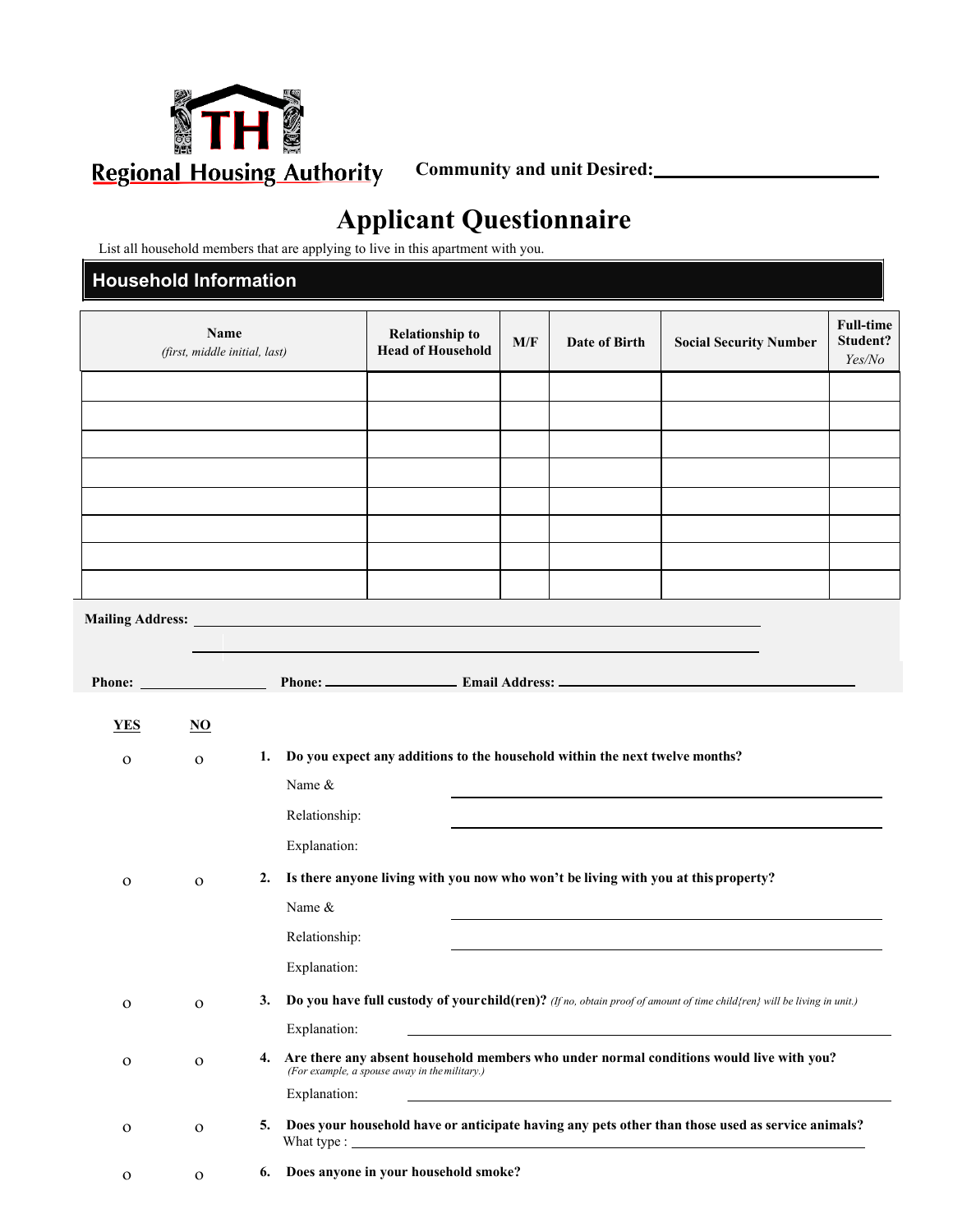| <b>Rental History</b> |          |     |                                                                                                                                                        |
|-----------------------|----------|-----|--------------------------------------------------------------------------------------------------------------------------------------------------------|
| <b>YES</b>            | NO.      |     |                                                                                                                                                        |
| $\Omega$              | $\Omega$ | 7.  | Have you or anyone else named on this application filed for bankruptcy?                                                                                |
|                       |          |     | Explanation:                                                                                                                                           |
| $\Omega$              | $\Omega$ | 8.  | Have you or anyone else named on this application been convicted of a felony?                                                                          |
|                       |          |     | Explanation:                                                                                                                                           |
| $\Omega$              | $\Omega$ | 9.  | Have you or anyone else named on this application been convicted for dealing or manufacturing<br>illegal drugs                                         |
|                       |          |     | Explanation:                                                                                                                                           |
| $\Omega$              | $\Omega$ | 10. | Have you or anyone else named on this application been convicted of property damage?                                                                   |
|                       |          |     | Explanation:                                                                                                                                           |
| $\Omega$              | $\Omega$ | 11. | Have you or anyone else named on this application been evicted from a rental unit of any type<br>including an apartment, home, mobile home or trailer? |
|                       |          |     | Explanation:                                                                                                                                           |

# **Housing References**

I

List past THREE housing references. *(If additional space is required, use the back of this page.)* 

|                 | <b>Landlord's Name/Address</b>                                                                                        | <b>Your Address</b>                                                             |        |              | <b>Dates</b> |
|-----------------|-----------------------------------------------------------------------------------------------------------------------|---------------------------------------------------------------------------------|--------|--------------|--------------|
| Name:           | <u> 1989 - Johann Barbara, martin amerikan basar dan berasal dalam basar dalam basar dalam basar dalam basar dala</u> | Own                                                                             |        | $\mathbf{o}$ | From:        |
| <b>Address:</b> | <u> 1980 - Andrea Andrew Maria (h. 1980).</u><br>1901 - Andrew Maria (h. 1902).                                       | Rent                                                                            |        | $\mathbf{o}$ | To:          |
| <b>Phone:</b>   | the contract of the contract of the contract of the contract of the contract of                                       | ) and the contract of the contract of $\overline{\phantom{a}}$                  |        |              |              |
|                 |                                                                                                                       |                                                                                 |        |              |              |
| Name:           | the contract of the contract of the contract of the contract of                                                       | the contract of the contract of the contract of the contract of the contract of | Own o  |              | From:        |
| <b>Address:</b> | <u> 1989 - Andrea Aonaichte, ann an Cathracha ann an Comhair ann an Comhair ann an Comhair ann an C</u>               |                                                                                 | Rent o |              | To:          |
|                 |                                                                                                                       |                                                                                 |        |              |              |
| Phone:          |                                                                                                                       |                                                                                 |        |              |              |
|                 |                                                                                                                       |                                                                                 |        |              |              |
| Name:           |                                                                                                                       |                                                                                 | Own o  |              | From:        |
| <b>Address:</b> |                                                                                                                       |                                                                                 | Rent o |              | To:          |
|                 |                                                                                                                       |                                                                                 |        |              |              |
| <b>Phone:</b>   |                                                                                                                       |                                                                                 |        |              |              |

## **Personal Reference**

List a personal reference other than a relative.

| Name:           |                      |                     |  |
|-----------------|----------------------|---------------------|--|
| <b>Address:</b> |                      |                     |  |
| <b>Phone:</b>   | <b>Relationship:</b> | <b>Years Known:</b> |  |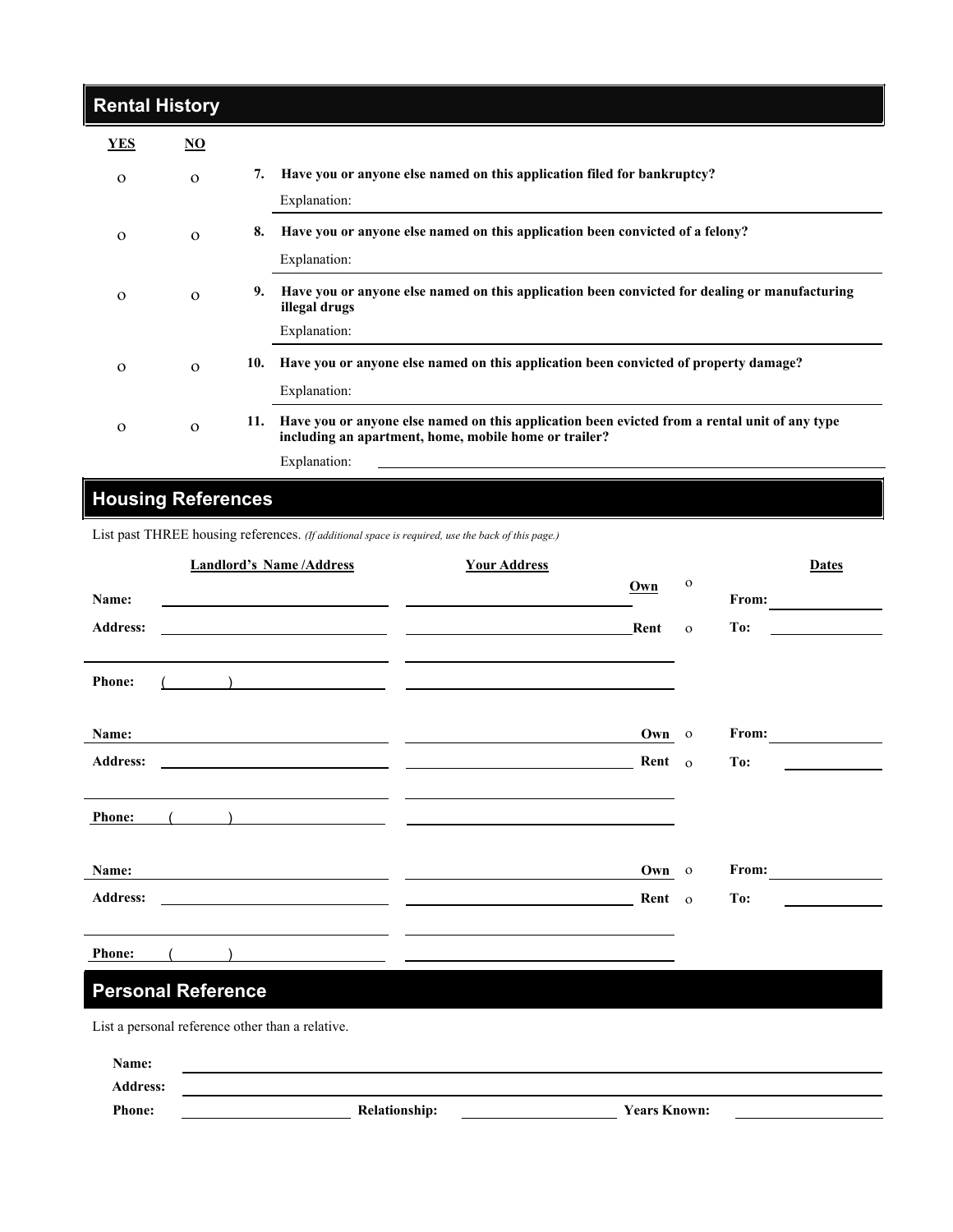| <b>Current Living Conditions</b> |              |                 |                                                                                 |                                                                                                                                        |                               |                                   |
|----------------------------------|--------------|-----------------|---------------------------------------------------------------------------------|----------------------------------------------------------------------------------------------------------------------------------------|-------------------------------|-----------------------------------|
|                                  |              |                 | Please indicate which of the following apply to your current living conditions. |                                                                                                                                        |                               |                                   |
|                                  |              | <b>Homeless</b> |                                                                                 | <b>Overcrowded</b>                                                                                                                     |                               | $# of$ bedrooms/ $# of$ occupants |
|                                  |              |                 |                                                                                 |                                                                                                                                        |                               |                                   |
|                                  |              |                 |                                                                                 |                                                                                                                                        |                               |                                   |
|                                  |              |                 |                                                                                 |                                                                                                                                        |                               |                                   |
| <b>Emergency Contact</b>         |              |                 |                                                                                 |                                                                                                                                        |                               |                                   |
|                                  |              |                 | List someone in the area that is not already on the application.                |                                                                                                                                        |                               |                                   |
| Name:                            |              |                 |                                                                                 |                                                                                                                                        |                               |                                   |
| <b>Address:</b>                  |              |                 |                                                                                 |                                                                                                                                        |                               |                                   |
| <b>Phone:</b>                    |              |                 | <b>Relationship:</b>                                                            |                                                                                                                                        | <b>Years Known:</b>           |                                   |
| <b>Income Information</b>        |              |                 |                                                                                 |                                                                                                                                        |                               |                                   |
|                                  |              |                 |                                                                                 | Income is counted for anyone 18 or older (unless legally emancipated). However, if the income is unearned income such as a grant or    |                               |                                   |
|                                  |              |                 | benefit, it is counted for all household members including minors.              |                                                                                                                                        |                               |                                   |
|                                  |              |                 |                                                                                 | Include all income anticipated for the next 12 months.<br>Do YOU or ANYONE in your household receive OR expect to receive income from: |                               |                                   |
| <b>YES</b>                       | <u>NO</u>    |                 |                                                                                 |                                                                                                                                        |                               |                                   |
| $\mathbf{O}$                     | $\Omega$     | 12.             |                                                                                 | Employment wages or salaries? (Include overtime, tips, bonuses, commissions and payments received in cash.)                            |                               |                                   |
|                                  |              |                 |                                                                                 |                                                                                                                                        |                               |                                   |
|                                  |              |                 | <b>Household Member</b>                                                         |                                                                                                                                        | <b>Name of Company</b>        | <b>Phone Number</b>               |
|                                  |              |                 |                                                                                 |                                                                                                                                        |                               |                                   |
|                                  |              |                 |                                                                                 |                                                                                                                                        |                               |                                   |
| $\Omega$                         | $\Omega$     | 13.             |                                                                                 | <b>Self-employment?</b> (Include overtime, tips, bonuses, commissions and payments received in cash.)                                  |                               |                                   |
|                                  |              |                 | <b>Household Member</b>                                                         |                                                                                                                                        | <b>Type of Business</b>       | <b>Amount</b>                     |
|                                  |              |                 |                                                                                 |                                                                                                                                        |                               |                                   |
|                                  |              |                 |                                                                                 |                                                                                                                                        |                               |                                   |
| $\mathbf O$                      | $\mathbf{O}$ | 14.             |                                                                                 | Regular pay as a member of the Armed Forces/Military?                                                                                  |                               |                                   |
|                                  |              |                 | <b>Household Member</b>                                                         |                                                                                                                                        | <b>Base Name &amp; Branch</b> | <b>Amount</b>                     |
|                                  |              |                 |                                                                                 |                                                                                                                                        |                               |                                   |
|                                  |              |                 |                                                                                 |                                                                                                                                        |                               |                                   |
| $\mathbf O$                      | $\mathbf{O}$ | 15.             |                                                                                 | Unemployment benefits or workman's compensation?                                                                                       |                               |                                   |
|                                  |              |                 | <b>Household Member</b>                                                         |                                                                                                                                        | <b>Case Worker</b>            | <b>Amount</b>                     |
|                                  |              |                 |                                                                                 |                                                                                                                                        |                               |                                   |
|                                  |              |                 |                                                                                 |                                                                                                                                        |                               |                                   |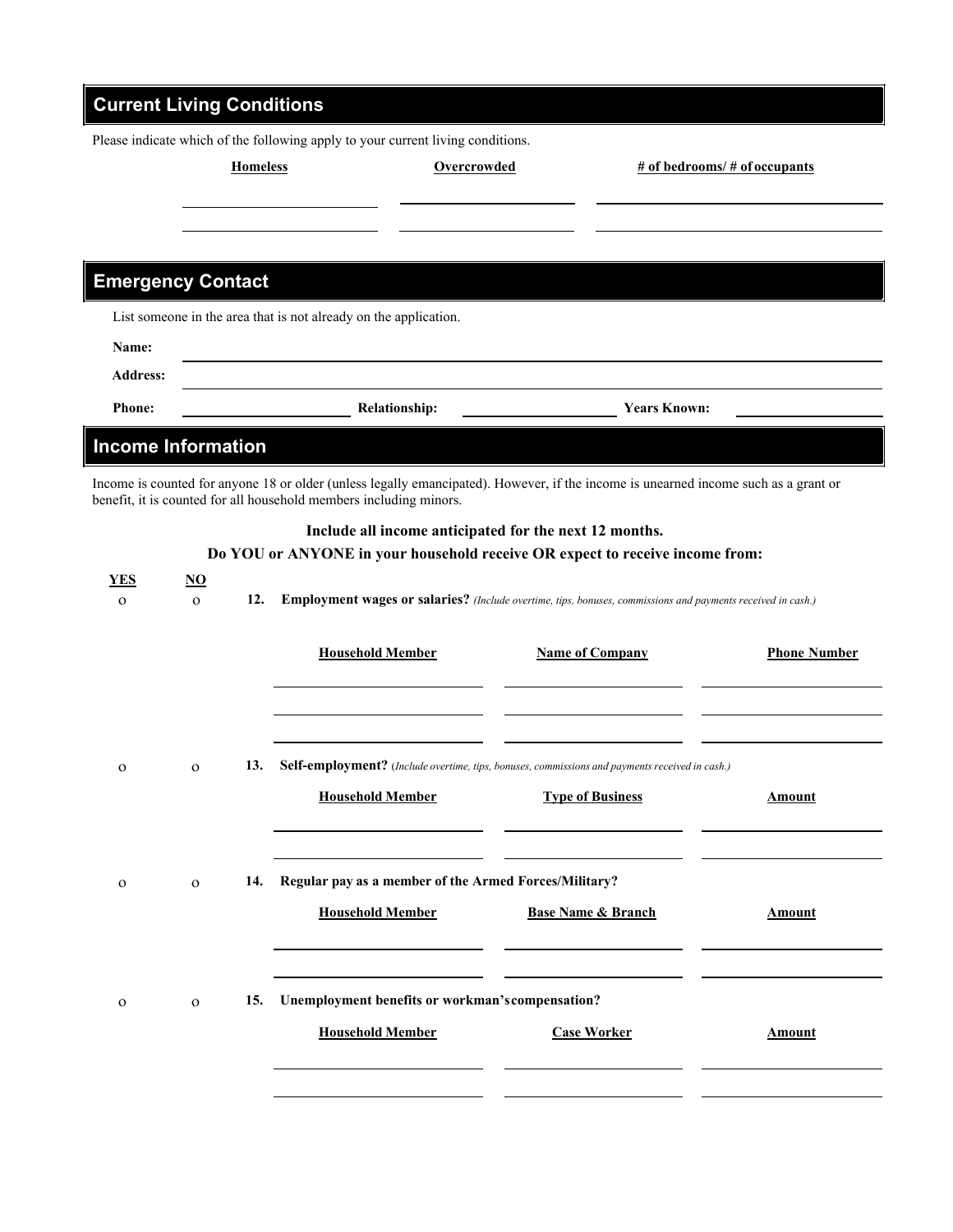| $\mathbf O$                                  | $\Omega$               | 16. | Public Assistance, General Relief, AFDC or Temporary Assistance for Needy Families (TANF)?<br><b>Household Member</b>                                                       | <b>Case Worker</b>                                                                                                                            | Amount        |
|----------------------------------------------|------------------------|-----|-----------------------------------------------------------------------------------------------------------------------------------------------------------------------------|-----------------------------------------------------------------------------------------------------------------------------------------------|---------------|
| $\mathbf{O}$<br>If yes,                      | $\mathbf{O}$<br>If no, | 17. | <b>Child support or Alimony?</b><br>(a)<br>count support that is not court-ordered rather received directly from payor.)<br><b>Household Member</b>                         | (We must count court-ordered support whether or not it is received unless legal action has been taken to remedy. We must also<br><b>Payor</b> | <b>Amount</b> |
|                                              |                        |     | How is the support received? (Check all thatapply)<br>(b)<br><b>Child Support Enforcement</b><br>$\Omega$<br>Agency                                                         | Name of Agency:                                                                                                                               |               |
|                                              |                        |     | <b>Court of Law</b><br>$\Omega$<br><b>Directly from Individual</b><br>$\mathbf O$<br><b>Other</b><br>$\Omega$                                                               | Name of Court:<br>Name of Person:<br>Explain:                                                                                                 |               |
| $\mathbf O$<br>(If yes, obtain court papers) | $\mathbf{O}$           |     | (c)<br>remedy?                                                                                                                                                              | If support/alimony is court-ordered but not actually received, are you taking legal action to                                                 |               |
|                                              |                        |     |                                                                                                                                                                             |                                                                                                                                               |               |
| $\mathbf O$                                  | $\Omega$               | 18. | Social Security, SSI or any other payments from the Social Security Administration?<br><b>Household Member</b>                                                              | <b>SSA Office</b>                                                                                                                             | Amount        |
| $\Omega$                                     | $\Omega$               | 19. | Regular payments from a Veteran's benefit, pension, retirement benefit or annuities?<br><b>Household Member</b>                                                             | <b>Source of Benefit</b>                                                                                                                      | Amount        |
| $\mathbf{o}$                                 | $\mathbf O$            | 20. | Regular payments from a severance package?<br><b>Household Member</b>                                                                                                       | <b>Source of Benefit</b>                                                                                                                      | <b>Amount</b> |
| $\mathbf{o}$                                 | $\mathbf{O}$           | 21. | Regular payments from any type of settlement? (For example, insurance settlements.)<br><b>Household Member</b>                                                              | <b>Source of Benefit</b>                                                                                                                      | <b>Amount</b> |
| $\mathbf{o}$                                 | $\mathbf{O}$           | 22. | Regular gifts or payments from anyone outside of the household?<br>(This includes anyone supplementing your income or paying any of your bills.)<br><b>Household Member</b> | <b>Source of Benefit</b>                                                                                                                      | <b>Amount</b> |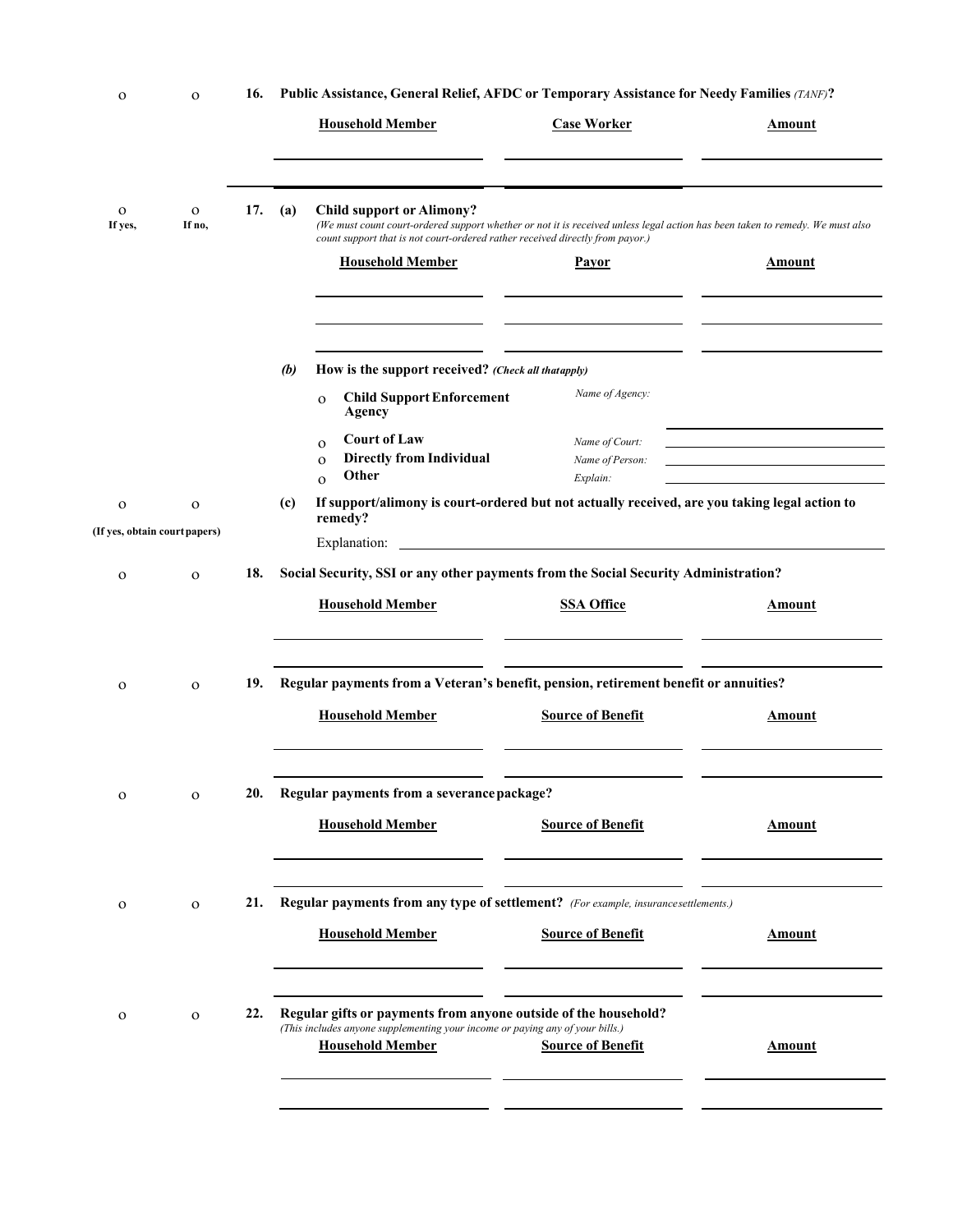| $\Omega$ | $\Omega$ | 23. | Regular payments from lottery winnings or inheritances?     |                                                                                        |        |
|----------|----------|-----|-------------------------------------------------------------|----------------------------------------------------------------------------------------|--------|
|          |          |     | <b>Household Member</b>                                     | <b>Source of Benefit</b>                                                               | Amount |
|          |          |     |                                                             |                                                                                        |        |
| $\Omega$ | $\Omega$ | 24. |                                                             | Regular payments from rental property or other types of real estate transactions?      |        |
|          |          |     | <b>Household Member</b>                                     | <b>Source of Benefit</b>                                                               | Amount |
|          |          |     |                                                             |                                                                                        |        |
| $\Omega$ | $\Omega$ | 25. | Do any household members belong to any Native Corporations? |                                                                                        |        |
|          |          |     |                                                             |                                                                                        |        |
|          |          |     | <b>Household Member</b>                                     | <b>Name of Corporation</b>                                                             | Amount |
|          |          |     |                                                             |                                                                                        |        |
| $\Omega$ | $\Omega$ | 26. | months?                                                     | Do you or any other household members expect any changes to your income in the next 12 |        |
|          |          |     | Explanation:                                                |                                                                                        |        |

## **Asset Information:**

Include all assets held and the income derived from the asset. INCLUDE ALL ASSETS HELD BY ALL HOUSEHOLD MEMBERS INCLUDING MINORS.

### **Do YOU or ANYONE in your household hold:**

| <b>YES</b>   | $\overline{\mathbf{N}}$ |     |                                               |                            |               |
|--------------|-------------------------|-----|-----------------------------------------------|----------------------------|---------------|
| $\mathbf{O}$ | $\mathbf{O}$            | 27. | Checking or savings account?                  |                            |               |
|              |                         |     | <b>Household Member</b>                       | <b>Financial Institute</b> | <b>Amount</b> |
|              |                         |     |                                               |                            |               |
| $\mathbf{O}$ | $\mathbf{O}$            | 28. | CDs, money market accounts or treasury bills? |                            |               |
|              |                         |     | <b>Household Member</b>                       | <b>Financial Institute</b> | <b>Amount</b> |
|              |                         |     |                                               |                            |               |
| $\mathbf{O}$ | $\mathbf{O}$            | 29. | Stocks, bonds or securities                   |                            |               |
|              |                         |     | <b>Household Member</b>                       | <b>Company or Broker</b>   | Amount        |
|              |                         |     |                                               |                            |               |
| $\mathbf{O}$ | $\Omega$                | 30. | <b>Trust Funds</b>                            |                            |               |
|              |                         |     | <b>Household Member</b>                       | <b>Financial Institute</b> | <b>Amount</b> |
|              |                         |     |                                               |                            |               |
|              |                         |     |                                               |                            |               |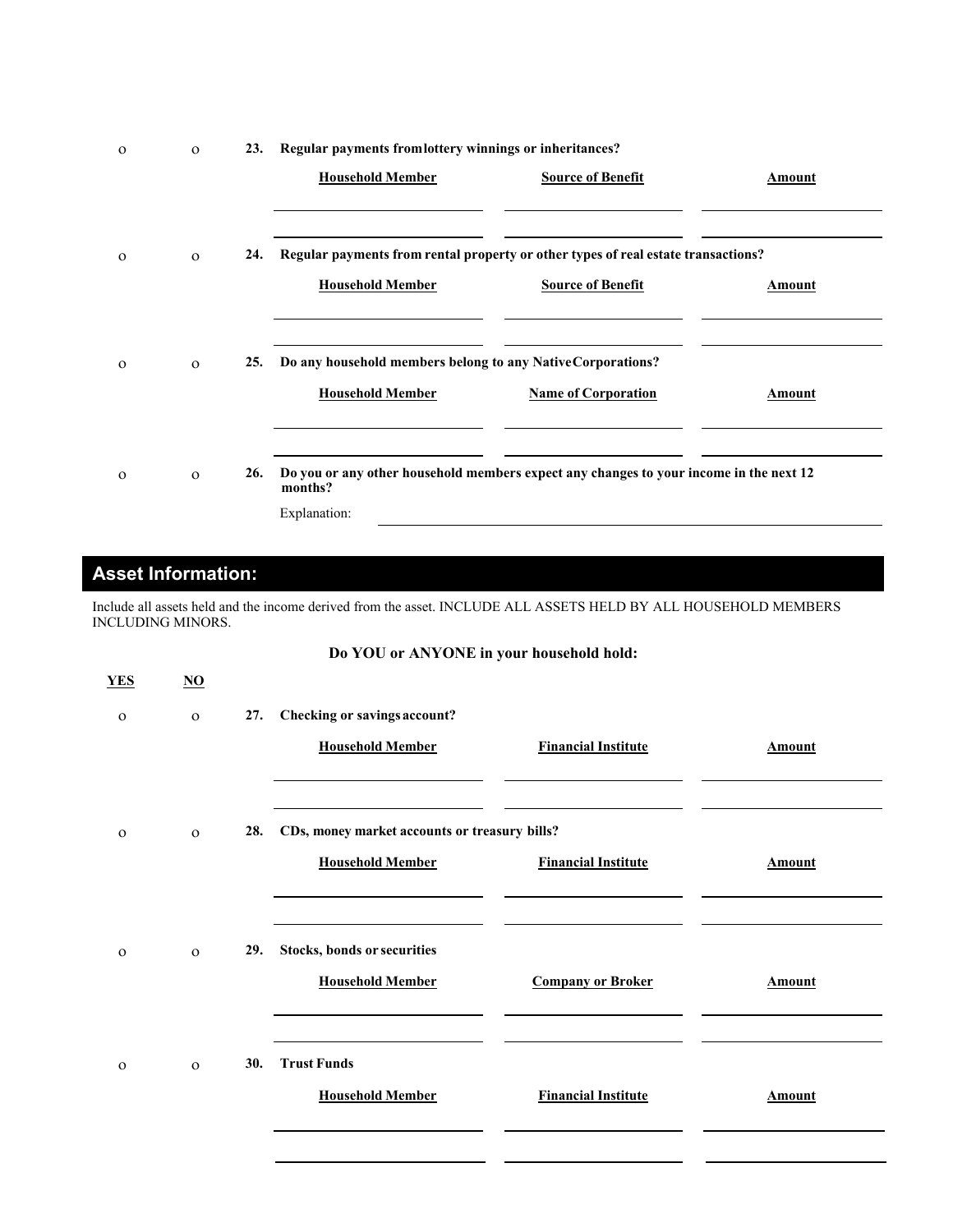| $\mathbf 0$             | $\mathbf O$            | 31. | Pensions, IRAs, Keogh or other retirement accounts?                                                                                                                                                                                                                    |                            |               |
|-------------------------|------------------------|-----|------------------------------------------------------------------------------------------------------------------------------------------------------------------------------------------------------------------------------------------------------------------------|----------------------------|---------------|
|                         |                        |     | <b>Household Member</b>                                                                                                                                                                                                                                                | <b>Financial Institute</b> | <b>Amount</b> |
| $\mathbf{O}$            | $\mathbf O$            | 32. | Whole life insurance policy?<br><b>Household Member</b>                                                                                                                                                                                                                | <b>Insurance Carrier</b>   | <b>Amount</b> |
| $\mathbf{o}$            | $\Omega$               | 33. | Real estate, rental property, land contracts/contract for deeds or other real estate holdings?<br>(This includes your personal residence, mobile homes, vacant land, farms, vacation homes or commercial property.)<br><b>Household Member</b>                         | <b>Address of Property</b> | <b>Amount</b> |
| $\mathbf{O}$            | $\mathbf{O}$           | 34. | Personal property held as an investment?<br>(This includes paintings, coin or stamp collections, artwork, collector or show cars, and antiques. This does not include your personal<br>belongings such as your car, furniture or clothing.)<br><b>Household Member</b> | <b>Item</b>                | <b>Amount</b> |
| $\mathbf{O}$            | $\Omega$               | 35. | A safe deposit box?<br><b>Household Member</b>                                                                                                                                                                                                                         | <b>Financial Institute</b> | <b>Amount</b> |
| $\mathbf{o}$            | $\Omega$               | 36. | Have you or any other household members disposed of or given away any asset(s) for LESS than<br>fair market value within the past 2 years?<br>Household Member:                                                                                                        | Amount:                    |               |
|                         |                        |     | Explanation:                                                                                                                                                                                                                                                           |                            |               |
| <b>Applicant Status</b> |                        |     |                                                                                                                                                                                                                                                                        |                            |               |
|                         |                        |     | The following questions pertain to specific eligibility requirements of the Low Rent Program.                                                                                                                                                                          |                            |               |
| <b>YES</b>              | $\overline{\text{NO}}$ |     |                                                                                                                                                                                                                                                                        |                            |               |
| $\mathbf O$             | $\mathbf O$            | 37. | Do you own a home?                                                                                                                                                                                                                                                     |                            |               |
|                         |                        |     | Explanation:                                                                                                                                                                                                                                                           |                            |               |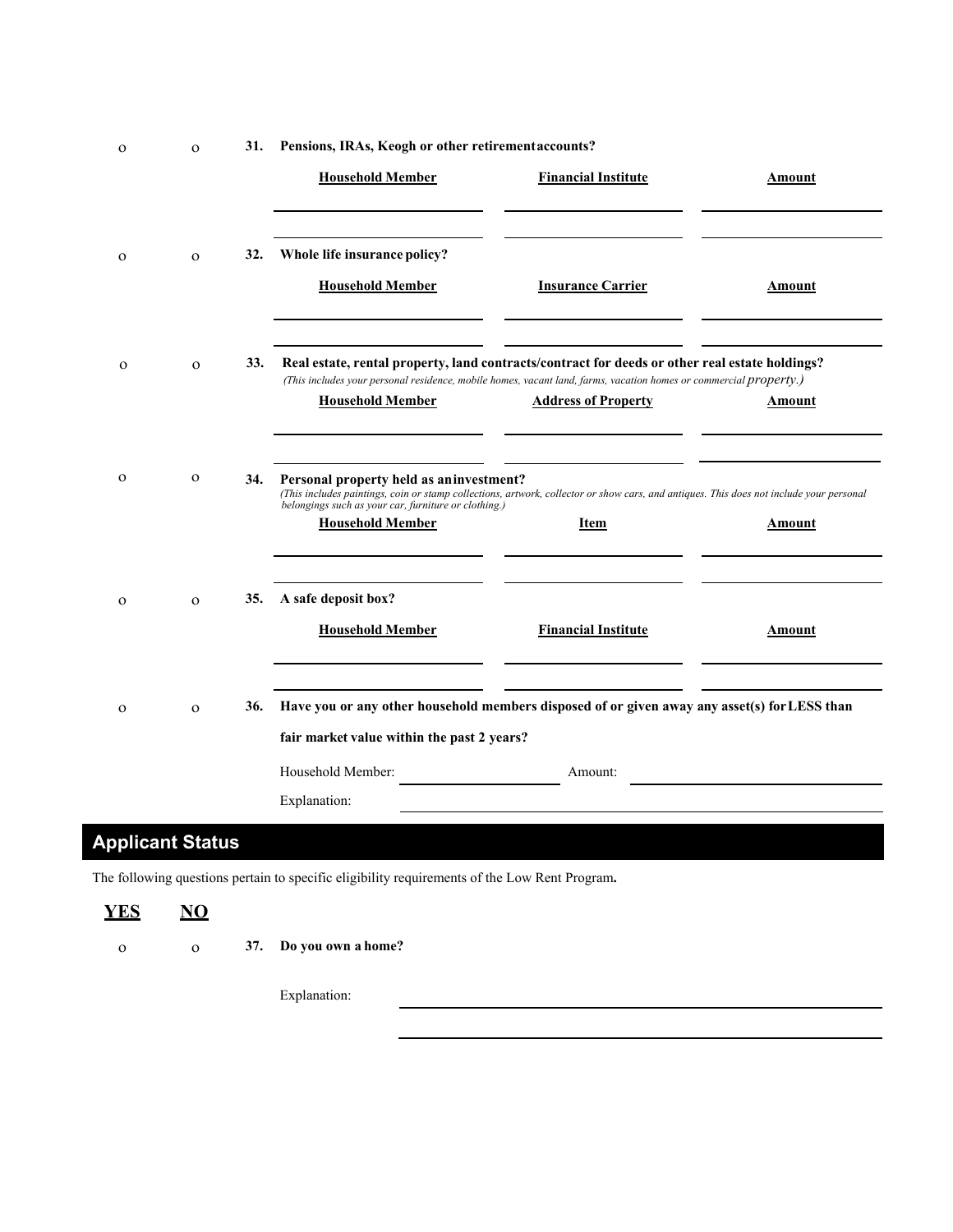|  |  |  | 38. Do you or any household members require any special accessibility features? |  |
|--|--|--|---------------------------------------------------------------------------------|--|
|--|--|--|---------------------------------------------------------------------------------|--|

|              |              |     | Explanation:                                                                                   |
|--------------|--------------|-----|------------------------------------------------------------------------------------------------|
| $\Omega$     | $\Omega$     | 39. | Will you or any ADULT household member require a live-in care attendant to live independently? |
|              |              |     | Name of Attendant:                                                                             |
|              |              |     | Relationship (if any):                                                                         |
| $\mathbf{o}$ | $\mathbf{O}$ | 40. | Will you be paying for child care to enable you to work or attend school?                      |
|              |              |     | Child Care Provider:                                                                           |
|              |              |     | Contact number:                                                                                |
| $\Omega$     | $\Omega$     | 41. | Are you an Honorably Discharged Veteran? If so, please provide a copy of your DD214.           |
|              |              |     |                                                                                                |
| $\Omega$     | $\mathbf{O}$ | 42. | Is your household currently receiving Section 8 rental assistance?                             |
|              |              |     | Name of Agency:                                                                                |
|              |              |     | Contact number:                                                                                |

### **Signature Clause**

I understand that T-HRHA is relying on this information to prove my household's eligibility for the Low Rent Program. I certify that all information and answers to the above questions are true and complete to the best of my knowledge. I consent to release the necessary information to determine my eligibility. I understand that providing false information or making false statements may be grounds for denial of my application. I also understand that such action may result in criminal penalties.

I authorize my consent to have T-HRHA verify the information contained in this application for purposes of proving my eligibility for occupancy. I will provide all necessary information including source names, addresses, phone numbers, account numbers where applicable and any other information required for expediting this process. I understand that my occupancy is contingent on meeting T-HRHA's resident selection criteria and the Low Rent Program requirements.

#### **All** *ADULT* **household members must sign below:**

| Signature | Date |
|-----------|------|
| Signature | Date |
| Signature | Date |